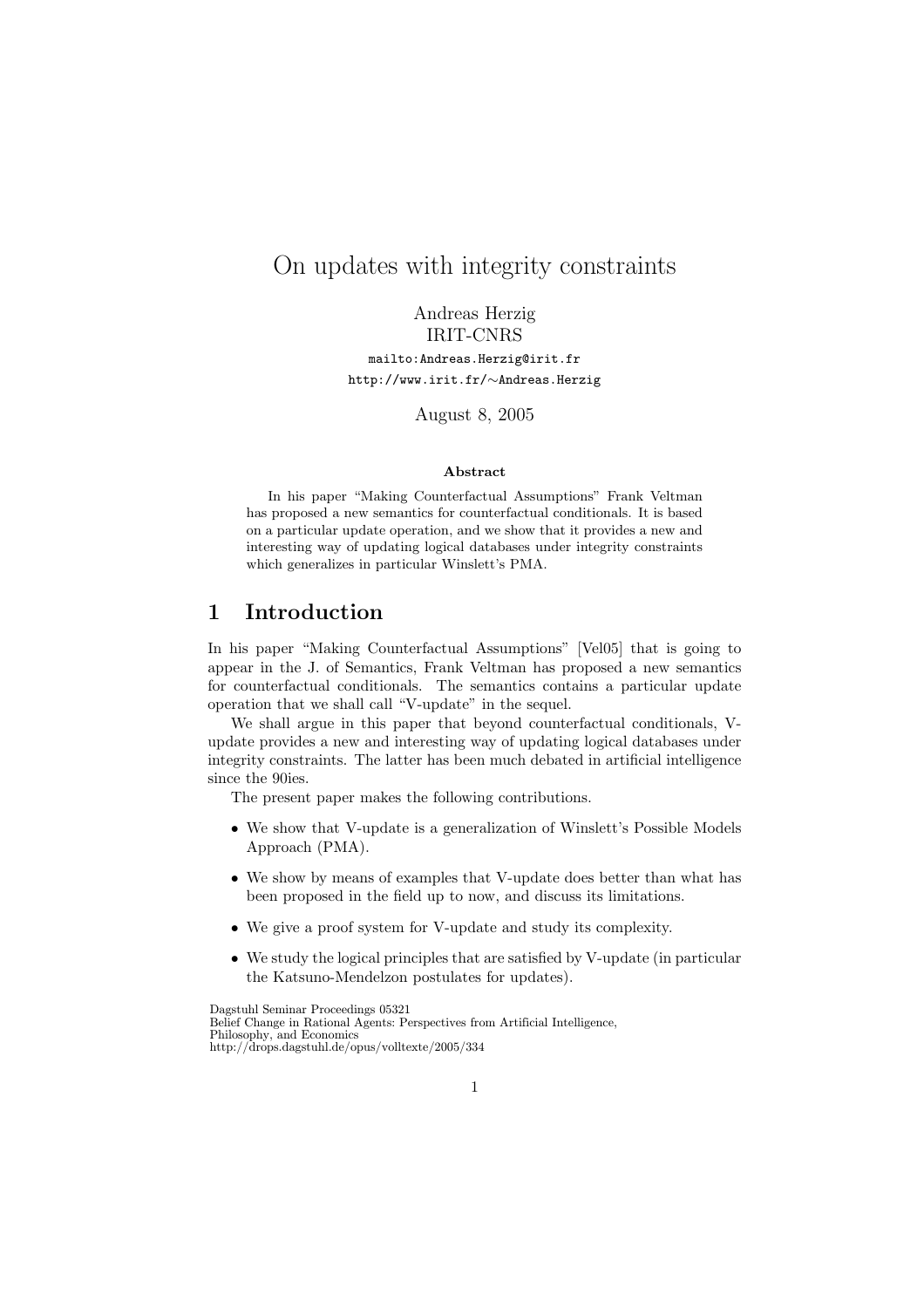### 2 V-update

We here give a syntactic version of V-update.

First, let  $ATM = \{p, q, ...\}$  be the (finite) set of atoms, and  $LIT = ATM \cup$  ${\neg p : p \in ATM}$  the associated set of literals. A *situation s* is a consistent set of literals.  $SIT$  is the set of all situations. A *possible world*  $w$  is a maximally consistent set of literals.  $W$  is the set of all (logically) possible worlds [Vel05, Definition 1]. As ATM is finite we can safely identify sets of literals with conjunctions of literals.

In Veltman's paper, a cognitive state is a couple  $\langle Universe, Facts \rangle$  such that Facts  $\subseteq$  Universe and Universe  $\subseteq$  W. Universe is the set of worlds that are compatible with the laws the agent is aware of, and Facts is the set of worlds describing the current beliefs of the agent.

We here suppose that the universe and the facts are described by formulas of propositional logic, noted A, B, C, D,  $\dots$ . The formula C corresponds to the constraints of U, and B corresponds to the beliefs of Facts. Let  $\llbracket A \rrbracket$  associate to every formula A of propositional logic the set of all worlds where A holds. Then  $[[C]] = Universe, [[B]] = Facts,$  and  $B \vdash C$  because  $Facts \subseteq Universe.$ 

Veltman defines the notion of a *basis* for the possible world  $w$  within a set of constraints C: "A basis for a world  $w \in \llbracket C \rrbracket$  is a part of w consisting of mutually independent facts which, given the general laws, bring the other facts constituting  $w$  in their train" [Vel05, Definition 3]:

•  $bases_C(w) = \min_{\sub{S} \in SIT : s \land C \not\vdash \bot, s \land C \vdash w}$ 

Hence a basis for w within C is a minimal situation  $s \subseteq w$  such that  $s \wedge C$  is consistent and  $s \wedge C \vdash w$ . (For all other situations s' such that  $s' \wedge C \vdash w$  and  $s' \subseteq s$  we have  $s' = s$ .)

**Example 1** {p} is a basis of {p, q} within  $p \rightarrow q$ .  $bases_{p\vee q}(\{p, q\}) = \{\{p, q\}\}\$  $bases_{p\vee q}(\{\neg p, q\}) = \{\{\neg p\}\}\$  $bases_{p \leftrightarrow q}(\{p, q\}) = \{\{p\}, \{q\}\}\$  $bases_{(p \wedge q) \rightarrow r}(\{p, q, r\}) = \{\{p, q\}\}\$  $bases_{(p\vee q)\rightarrow r}(\{p,q,r\}) = \{\{p\},\{q\}\}\$ 

**Remark 1** If there are no constraints (i.e.  $C = T$ ) then the set of bases of w is just  $\{w\}$ .

If  $\llbracket C \rrbracket$  is a singleton then bases $_C(B) = \{ \emptyset \} = \top$ .

We can also define the set of bases for the beliefs  $B$ :

• bases $_C(B) = \bigcup_{w \in [B]} bases_C(w)$ 

For example,  $bases_{p\rightarrow q}(p \leftrightarrow q) = \{\{p\}, \{\neg q\}\}.$ Then the *orthogonal* of  $w$  under  $C$  is:

• w  $\downarrow_C A$  = max<sub> $\subseteq$ </sub>{s': there is  $s \in bases_C(w)$  such that  $s' \subseteq s$  and  $s' \wedge C \wedge A$  is consistent}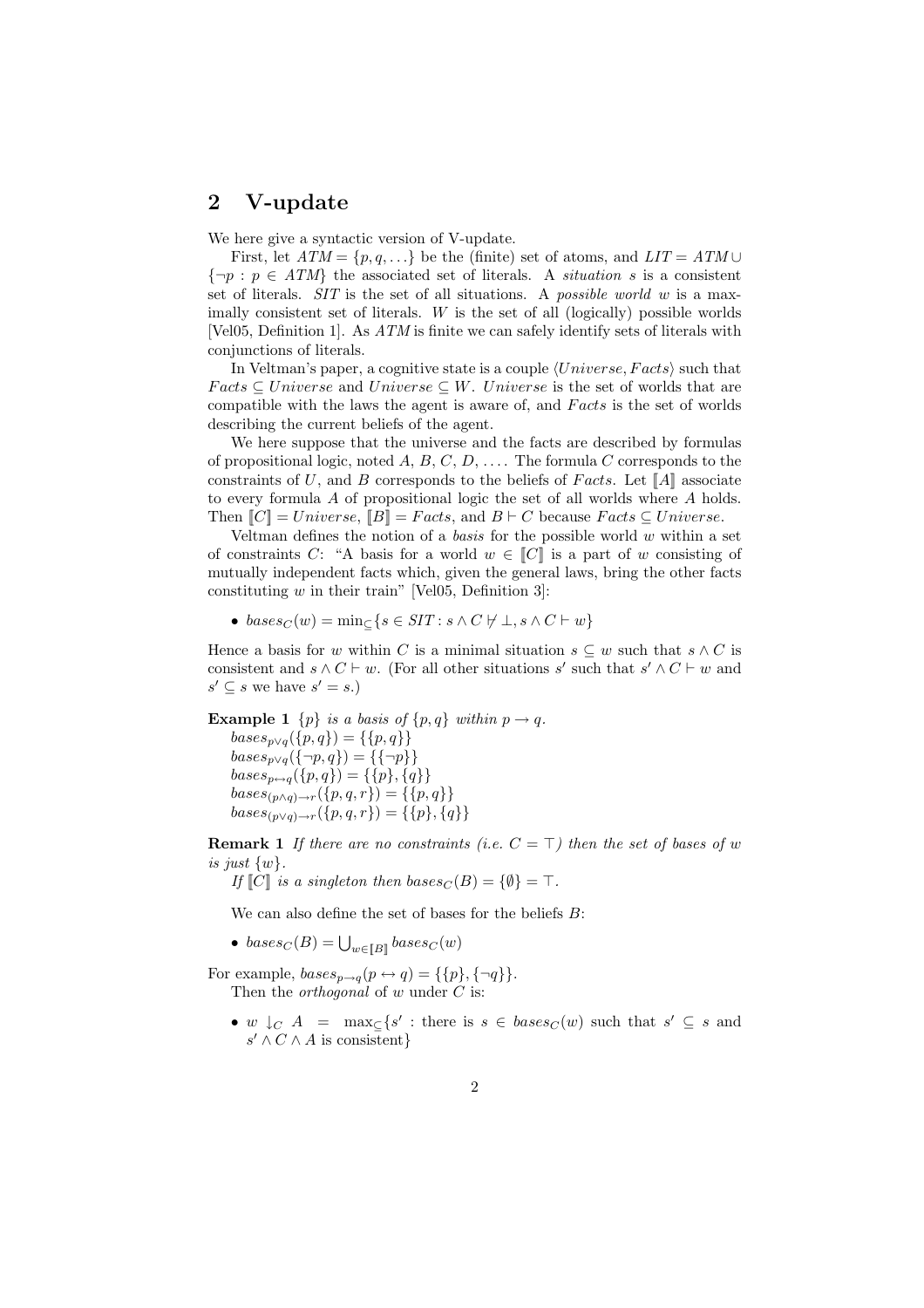Hence  $w \downarrow_C A$  is the set of situations s' that are maximal subsets of some basis for w within C such that  $s' \wedge C \not\vdash A$ .

The V-contraction of  $w$  by  $A$  under constraints  $C$  is:

- $w C A = \llbracket \bigvee w \downarrow_C A \rrbracket$
- $\bullet \ w \diamond^{\mathbf{V}}_{IC} A = (w {}_{IC}^{\mathbf{V}} A) \cap [ \hspace{-0.65mm} [ A] \hspace{-0.65mm} ]$

Hence  $w -C$  A is the set of those worlds  $w' \in \llbracket C \rrbracket$  such that  $s \subseteq w'$  for some  $s \in w \downarrow_C A$ .

**Remark 2** We have 
$$
w - C A \subseteq [C]
$$
. Hence  $C \vdash A$  implies  $w \downarrow_C A = \emptyset$ .

Finally, the V-contraction and the the V-update of beliefs B by A under constraints C are defined as follows.

- $B C A = \bigcup_{w \in [B]} w C A$
- $B \otimes_C^{\mathbf{V}} A = (B -_C^{\mathbf{V}} \neg A) \cap [A]^{1}$

This corresponds to Definition 4 in [Vel05].

The last item is the Levy identity that constructs a revision operation (that is here better called an update operation) from a given contraction operation.

It follows from the above Remark 2 that  $B \otimes_C^{\mathbf{V}} A = B \otimes_C^{\mathbf{V}} (A \wedge C)$ . This illustrates that if  $C \wedge A$  is inconsistent then  $B \otimes_C^{\mathbf{V}} A$  is inconsistent, too.

#### 3 No constraints: the PMA

In 1988 Mary-Anne Winslett proposed an operator for the update of logical databases [Win88, Win90], the so-called Possible Models Approach (PMA). It is based on minimization of the distance DIST between interpretations, where the distance between two possible worlds  $w$  and  $v$  is the set of atoms whose truth value differs:

$$
DIST(w, v) = \{p : w \in [p] \text{ and } v \notin [p] \} \cup \{p : w \notin [p] \text{ and } v \in [p] \}
$$

For example suppose  $ATM = \{p, q, r\}$ ,  $w = \{p, q, \neg r\}$  and  $v = \{p, \neg q, r\}$ . Then  $DIST(w, v) = \{q, r\}.$ 

Let A be the formula representing the incoming information (the input). Then the update of a possible world  $w \in W$  by  $\llbracket A \rrbracket$  is defined as:

 $w \diamond^{\mathbf{w}} A = \{u \in [A] : \forall u' \in [A], \; DIST(w, u') \not\subset DIST(w, u)\}.$ 

In other terms, the set  $w \diamond^{\mathbf{w}} A$  contains all those elements of  $\llbracket A \rrbracket$  that are minimal w.r.t. the closeness ordering  $\leq_w$ , where  $\leq_w$  is defined by

$$
u \leq_w v
$$
 iff  $DIST(w, u) \subseteq DIST(w, v)$ .

<sup>&</sup>lt;sup>1</sup>In [Vel05]  $B \otimes^{\mathbf{V}}_{C} A$  is noted in terms of counterfactuals:  $\langle [C], [B] \rangle$  [if had been A]. (It is also noted  $(1[\Box C][B])[if$  had been A.)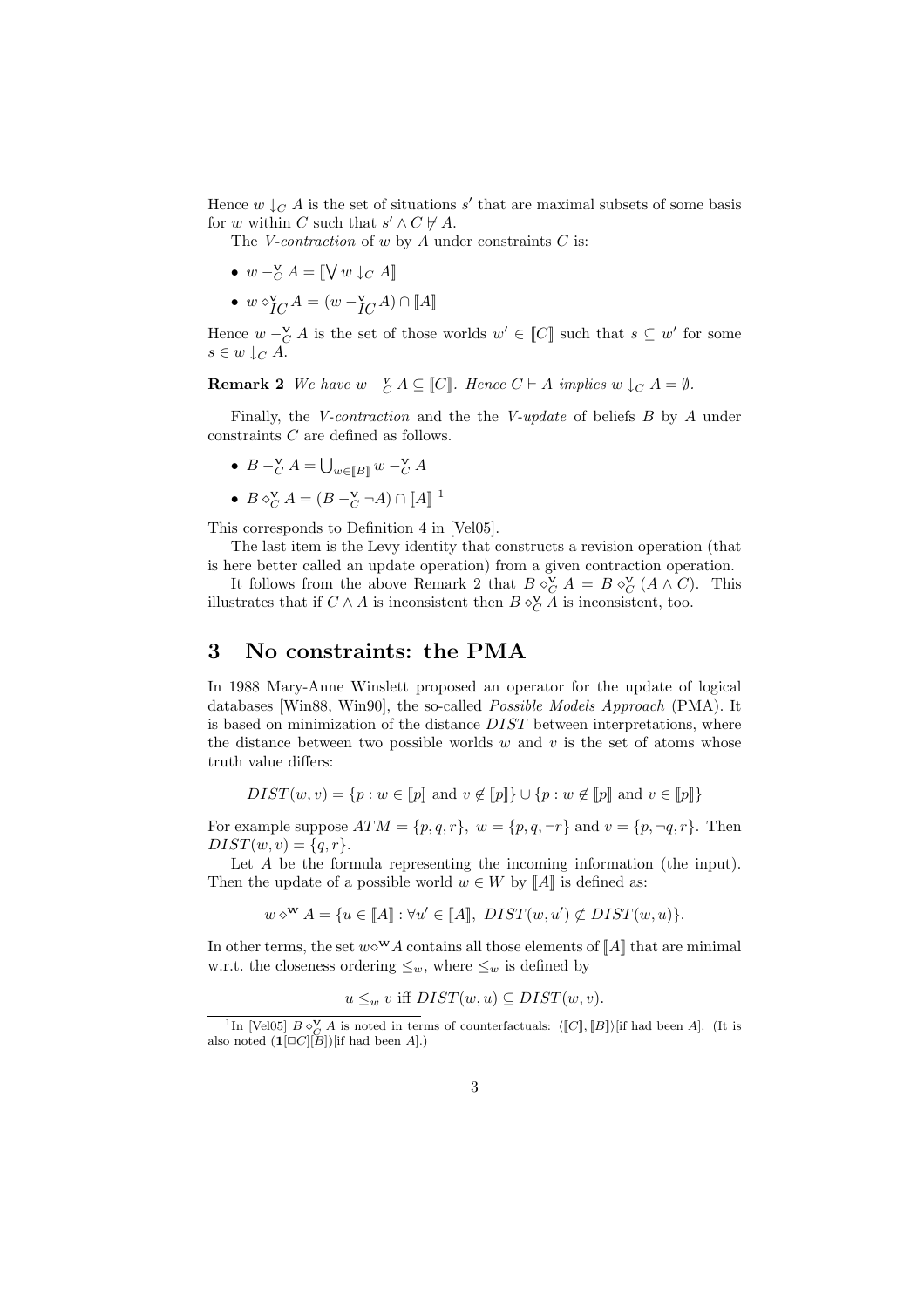Every  $\leq_w$  is a partial pre-order over interpretations. In terms of conditional logics this corresponds to a semantics à la Burgess [Bur81].

Finally, the update of a set of worlds is defined as:

$$
B \diamond^{\mathbf{W}} A = \bigcup_{w \in [B]} w \diamond^{\mathbf{W}} A
$$

Then we have:

Theorem 1 For all propositional formulas B and A,

$$
B \diamond^{\mathbf{v}}_{\top} A = B \diamond^{\mathbf{w}} A
$$

**Proof 1** It suffices to prove that  $w \diamond^W A = (w - A) \cap [A].$ 

**Example 2** For  $w = \{\neg p, \neg q\}$  and  $A = p \lor q$ , we have

$$
[\![A]\!] = \{ \{p,q\}, \{\neg p,q\}, \{p,\neg q\} \}
$$

 $Then \, DIST(w, \{p, q\}) = \{p, q\}, \, DIST(w, \{\neg p, q\}) = \{q\}, \, and \, DIST(w, \{p, \neg q\}) =$  $\{p\}$ . Thus the models of A which are minimal for distance set inclusion are  $\{\{\neg p, q\}, \{p, \neg q\}\}.$  Hence we get

$$
w \diamond^{\mathbf{w}} (p \vee q) = \{\{\neg p, q\}, \{p, \neg q\}\}\
$$

If p is read "the butler was the murderer" and  $q$  "the gardener was the murderer" then this illustrates that Sherlock Holmes cannot counterfactually suspect the butler, or the gardener, *or both*.

The example illustrates that both for  $\Diamond^{\vee}$  and  $\Diamond^{\vee}$ , inclusive disjunctions might be interpreted exclusively. This has been criticized in the literature, and several solutions have been proposed that all try to relax the minimality of change constraint, see [HR99] for an overview.

# 4 V-update as a new proposal for updating under integrity constraints

V-update gives us a recipe for updating logical databases under integrity constraints. It does much better than the standard proposal [KM91, KM92], which reduces updating under C to updating without integrity constraints by postulating the identity

$$
B \diamond_C A = B \diamond_{\top} (A \wedge C)
$$

The reason for that is that  $\diamond^{\mathbf{v}}$  takes C into account in a more sensible way.

This can be illustrated by Tichy's example, where  $C = p \rightarrow q$  and  $B = p \land q$ . We expect that when we update B by  $\neg p$ , then q does not persist (because it depends on the truth of p through the integrity constraint  $p \to q$ . V-update gives us just this:  $(p \wedge (p \rightarrow q)) \diamond_{p \rightarrow q}^{\mathbf{V}} \neg p = [\neg p]$  (see example 4 in section 6 for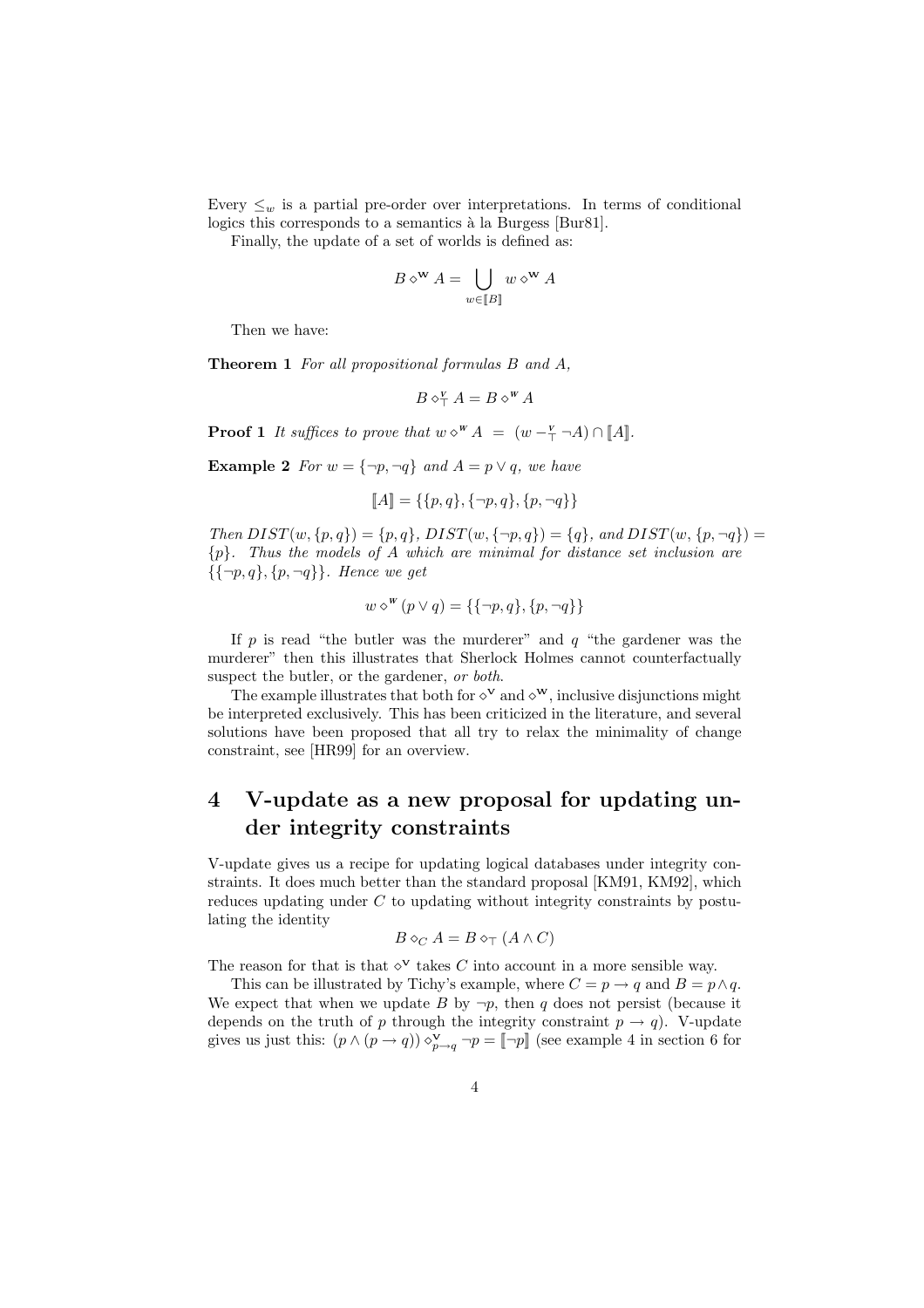the proof). With the standard identity one would get  $(p \wedge (p \rightarrow q)) \diamond_{p \rightarrow q}^{\mathbf{V}} \neg p =$  $(p \wedge (p \rightarrow q)) \diamond^{\mathbf{V}}_{\top} (\neg p \wedge p \rightarrow q)$  With insensitivity to syntax the latter becomes  $(p \wedge q) \diamond^{\mathbf{V}}_{\top} \neg p$ , which means that we have lost the connection between p and q that is embodied in the integrity constraint  $p \to q$ : for V-updates (thus for and W-updates) this yields  $\neg p \land q$ .

That V-updates behave better than the standard identity can be illustrated as well by Veltman's version Tichy2.

V-update also behaves better on conditionals with non-false antecedents. For instance,

 $q \diamond_{p \to q}^{\mathbf{V}} \neg p \leftrightarrow \neg p$ while the standard proposal yields  $(q \wedge (p \rightarrow q)) \diamond^{\mathbf{V}}_{\top}$  $(q \wedge (p \rightarrow q)) \diamond^{\mathbf{V}}_{\top} (\neg p \wedge (p \rightarrow q)) \leftrightarrow \neg p \wedge q.$ 

### 5 A limitation: the lack of causal information

Lifschitz' lamp example [Lif86] (due to M. Ginsberg) illustrates the limitations of V-update. It is similar to Kratzer's King Ludwig example that is discussed in [Vel05].

**Example 3** Let p mean 'switch 1 is up', q 'switch 2 is up', and r 'the light is on'. Suppose there is a circuit such that the light is on exactly when both switches are in the same position. Hence the integrity constraint is  $C = (p \leftrightarrow q) \leftrightarrow r$ . Let B be  $p \wedge q \wedge r$ .

One would expect that  $B \circ^{\mathbf{v}}_C \neg p \to \neg r$ . As well, we would expect  $B \circ^{\mathbf{v}}_C \neg p \to q$ , i.e. the second switch does not move. Neither is the case: first,

 $(p \wedge q \wedge r) \diamond^{\mathbf{V}}_{((p \leftrightarrow q) \leftrightarrow r)} \neg p \not\models \neg r$ 

In words, it is not always the case that  $r$  gets false. Second,

$$
(p \land q \land r) \diamond^{\mathbf{V}}_{((p \leftrightarrow q) \leftrightarrow r)} \neg p \not\models q
$$

Hence q might change truth value, i.e. the second switch might 'magically' move.

Such examples turn out to be problematic for many approaches to updates under integrity constraints. It has triggered a lot of research in AI on the integration of some notion of causality into logical approaches to updates and reasoning about actions. Basically, some linguistic means is introduced into the language in order to be able to express that in our case  $p$  does not causally depend on  $q$ , while  $r$  does.

It has been argued in [CGH99] that all these approaches are nevertheless unsatisfactory. So it seems that this is still an open problem, as is also pointed out in Veltman's paper.

# 6 Automated deduction

The first step is to relate bases of worlds and formulas to prime implicants. The latter are defined as follows [Mar00, CZ04]: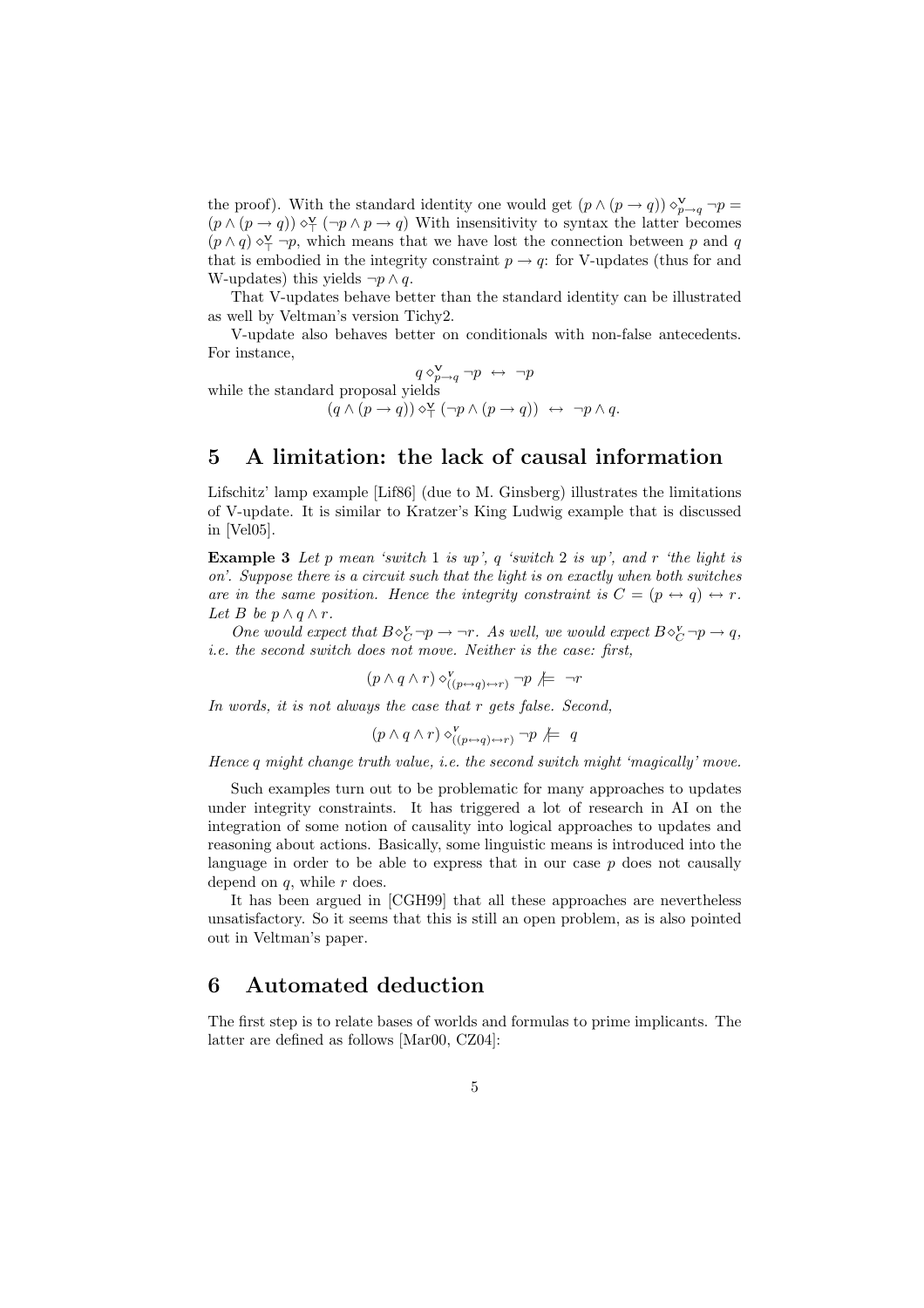- A situation s is an *implicant* of A if  $s \vdash A$ .
- s is a *prime implicant* of A if
	- $s$  is an implicant of A;
	- for every implicant s' of A, if  $s' \subseteq s$  then  $s = s'$ .

We denote the set of prime implicants of a formula A by  $IP(a)$ .

**Theorem 2**  $bases_C(w) = \{s \in IP(C \rightarrow w) : s \text{ is consistent with } C\}$ 

**Theorem 3**  $\llbracket bases_C(B) \rrbracket = \llbracket \{ s \in IP(C \rightarrow B) : s \text{ is consistent with } C \} \rrbracket$ 

Note that  $bases_C(B)$  is not always equal to  $\{s \in IP(C \rightarrow B) : s \text{ is consistent} \}$ with C}: if  $ATM = \{p, q\}$  then  $bases_{\top}(p) = \{\{p, q\}, \{p, \neg q\}\}\$ , while  $IP(\top \rightarrow$  $p) = \{p\}.$ 

The next theorem is central. It says that V-update of  $B$  under constraint  $C$ can be reduced to updating  $bases<sub>C</sub>(B)$  under the empty constraint T.

**Theorem 4**  $B \diamond^{\mathbf{v}}_C A = (bases_C(B)) \diamond^{\mathbf{v}}_{\top} (A \wedge C)$ 

**Proof 2** As V-updates are done world by world it suffices to prove that  $w \circ_C^v A =$  $(bases_C(w)) \diamond^V_\top (A \wedge C).$ 

By definition,

 $w \diamond^{\mathbf{v}}_C A = w -^{\mathbf{v}}_C \neg A \cap [ \hspace{-0.65mm} [ A ] \hspace{-0.65mm} ].$ As noted in Remark 2, we have  $w -C <sub>C</sub> \neg A \subseteq [C]$ . Therefore  $w \diamond^{\mathbf{v}}_C A = w -^{\mathbf{v}}_C \neg A \cap [A \wedge C].$ By the definition of contraction we then get  $\text{contraction we then get}$ <br> $w \diamond^{\mathbf{v}}_C A = [\![ \bigwedge (w \downarrow_C \neg A) ]\!] \cap [\![ A \wedge C ]\!]$ . By the definition of  $\downarrow_C$  this is  $w \diamond^{\mathbf{v}}_C A = \bigcup$  $\sup_{s \in bases_C(w)} \llbracket \bigwedge (\max_{\subseteq} \{s' \subseteq s : s' \land C \land A \text{ consistent}\}) \rrbracket \cap \llbracket A \land C \rrbracket.$ This is nothing but ng out<br>  $w \diamond^V_C A = (\bigcup_{s \in bases_C(w)} (s -^V_{\top} (A \wedge C))) \cap [A \wedge C]$ . Hence

 $w \diamond^{\mathbf{v}}_C A = \bigcup$  $_{s\in bases_C(w)}s\diamond^{\mathbf{v}}_{\top} (A\wedge C).$ 

As we have seen,  $\diamond^{\mathbf{V}}_T$  is just Winslett's PMA update. Therefore, putting everything together we obtain:

Corollary 1  $B \diamond^V_C A = (bases_C(B)) \diamond^W (A \wedge C)$ =  $\bigcup_{\{s \in IP(C \to B): s \land C \neq \bot\}} (s \diamond^w (A \land C))$ 

Hence it can be checked whether  $B \diamond^{\mathbf{V}}_C A \models D$  by checking whether  $s \diamond^{\mathbf{W}} (A \wedge C) \models$ D for every  $s \in IP(C \to B)$  such that  $s \wedge C$  is consistent.

**Remark 3** Note that  $B \diamond^{\mathbf{v}}_C A \neq (C \rightarrow B) \diamond^{\mathbf{w}} (A \wedge C)$ . To see this it suffices to take  $C = p \lor q \lor r$ ,  $B = p \land q \land r$ ,  $A = \neg p \lor \neg q \lor \neg r$ . Then  $B \diamond_C^v A = \{\{p \land q \land \neg r\}, \{p \land q \land \neg r\}, \{p \land q \land \neg r\}, \{p \land q \land \neg r\}, \{p \land q \land \neg r\} \}$  $\neg q \wedge r$ ,  $\{\neg p \wedge q \wedge r\}$ ,  $\}$ , while  $(C \rightarrow B) \diamond^W (A \wedge C) = [p \vee q \vee r \wedge \neg p \vee \neg q \vee \neg r]$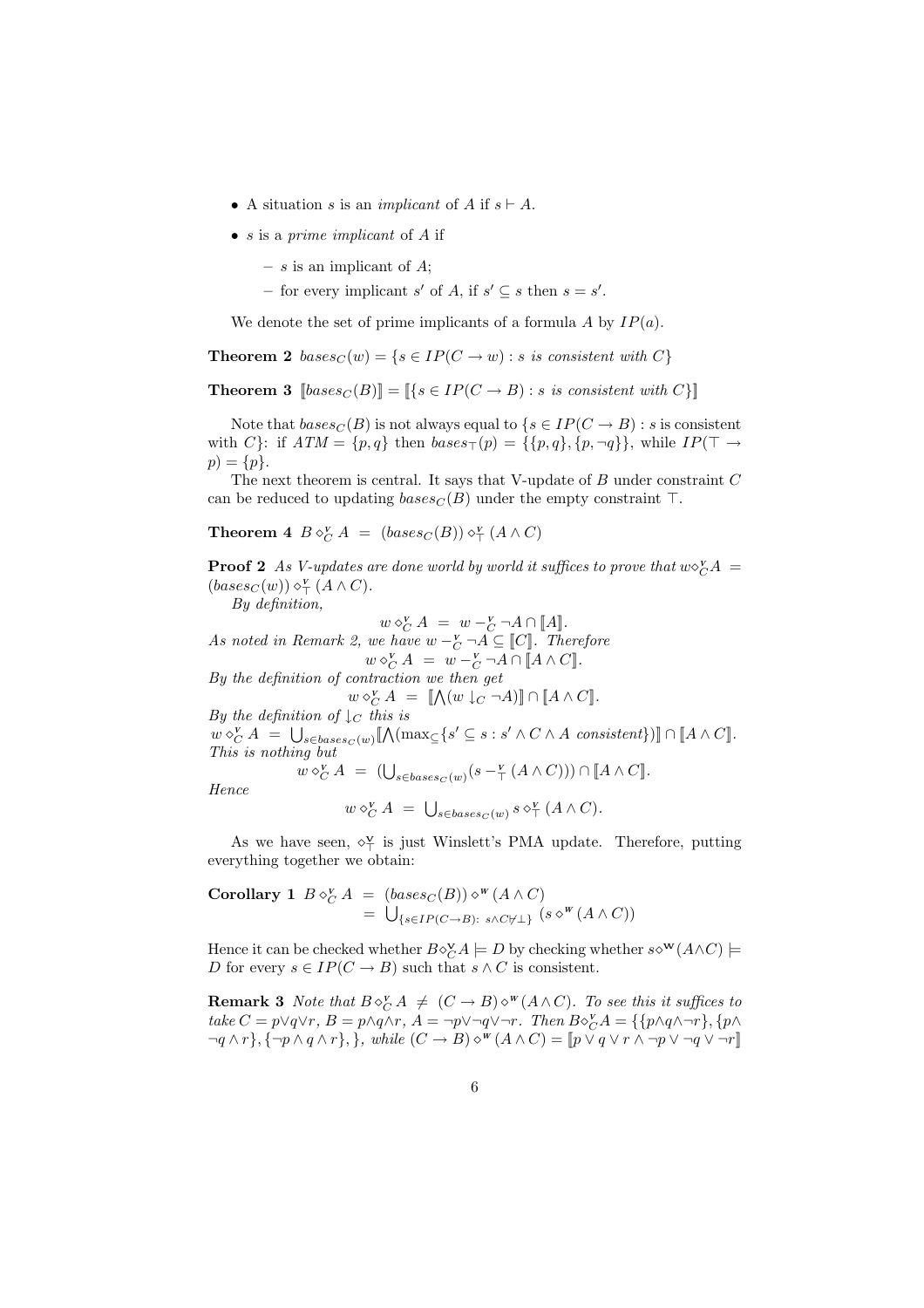To sum it up, V-update can be computed by combining computation of prime implicants with deduction in the PMA. Algorithms for the former can be found in [Mar00], and for the latter in [EG92, HR99].

Example 4 Let  $C = p \rightarrow q$ ,  $B = p \land q$ , and  $A = \neg p$ . Then  $bases_{p\rightarrow q}(p \land q) =$  ${p}.$  As  $A \wedge C \leftrightarrow \neg p$ , we obtain that  $B \diamond^{\mathbf{v}}_C A = (bases_{p\rightarrow q}(p \wedge q)) \diamond^{\mathbf{w}} (\neg p \wedge (p \rightarrow q)) = p \diamond^{\mathbf{w}} \neg p = [\neg p]$ .

**Example 5** Consider again Lifschitz' lamp, where  $C = (p \leftrightarrow q) \leftrightarrow r$  and  $B = p \wedge q \wedge r$ .  $IP(((p \leftrightarrow q) \leftrightarrow r) \rightarrow (p \wedge q \wedge r)) = \{p \wedge q, p \wedge r, q \wedge r, \neg p \wedge \neg q \wedge \neg r\}.$ The last element is inconsistent with C and is thus eliminated:  $base_C(B)$  =  $\{p \wedge q, p \wedge r, q \wedge r\}.$  Then

 $(p \wedge q) \diamond^{\mathbf{w}} (\neg p \wedge C) = \{\neg p \wedge q \wedge \neg r, \neg p \wedge \neg q \wedge r\}$ This is also the result of  $(p \wedge r) \diamond^w (\neg p \wedge C)$  and of  $(q \wedge r) \diamond^w (\neg p \wedge C)$ . Hence  $(p \wedge q \wedge r) \diamond^V_{((p \leftrightarrow q) \leftrightarrow r)} \neg p = {\neg p \wedge q \wedge \neg r, \neg p \wedge \neg q \wedge r}.$ 

Beyond this it would be interesting to have results on complexity.

### 7 The status of the KM update postulates

It is worth while investigating which of the standard logical principles for conditionals hold for this operation, as well as which of the Katsuno-Mendelzon postulates for updates are satisfied.

Conjecture 1 V-update validates the following principles for selection function models à la Stalnaker [Sta68].

 $(RU.EA) \quad \frac{A_1 \leftrightarrow A_2}{B \diamond A_1 \leftrightarrow B \diamond A_2}$ 

$$
(RU.EC) \quad \frac{B_1}{B_1 \diamond A \quad \leftrightarrow \quad B_2}{B_2 \diamond A}
$$

$$
(RU.M) \quad \frac{B_1 \rightarrow B_2}{B_1 \diamond A \rightarrow B_2 \diamond A}
$$

 $(U.M)$   $B_1 \diamond A \vee B_2 \diamond A \rightarrow (B_1 \vee B_2) \diamond A$ 

$$
(U.C) \qquad (B_1 \vee B_2) \diamond A \rightarrow . \ B_1 \diamond A \vee B_2 \diamond A
$$

These principles are the update counterparts of standard principles for conditional logics<sup>2</sup>, cf. [RS97, Her98].

<sup>2</sup>These are:  $(RC.EA)$   $\frac{A_1 \leftrightarrow A_2}{A_1 \Box \rightarrow C \leftrightarrow A_2 \Box \rightarrow C}$  $(RC.EC)$   $\frac{C_1 \leftrightarrow C_2}{A \square \rightarrow C_1 \leftrightarrow A \square \rightarrow C_2}$  $(RC.M)$   $\frac{C_1 \rightarrow C_2}{A \square \rightarrow C_1 \rightarrow A \square \rightarrow C_2}$  $(C.M)$   $A\Box \rightarrow (C_1 \land C_2) . \rightarrow . A\Box \rightarrow C_1 \land A\Box \rightarrow C_2$ 

(C.C) 
$$
A \Box \rightarrow C_1 \land A \Box \rightarrow C_2 \rightarrow \land A \Box \rightarrow (C_1 \land C_2)
$$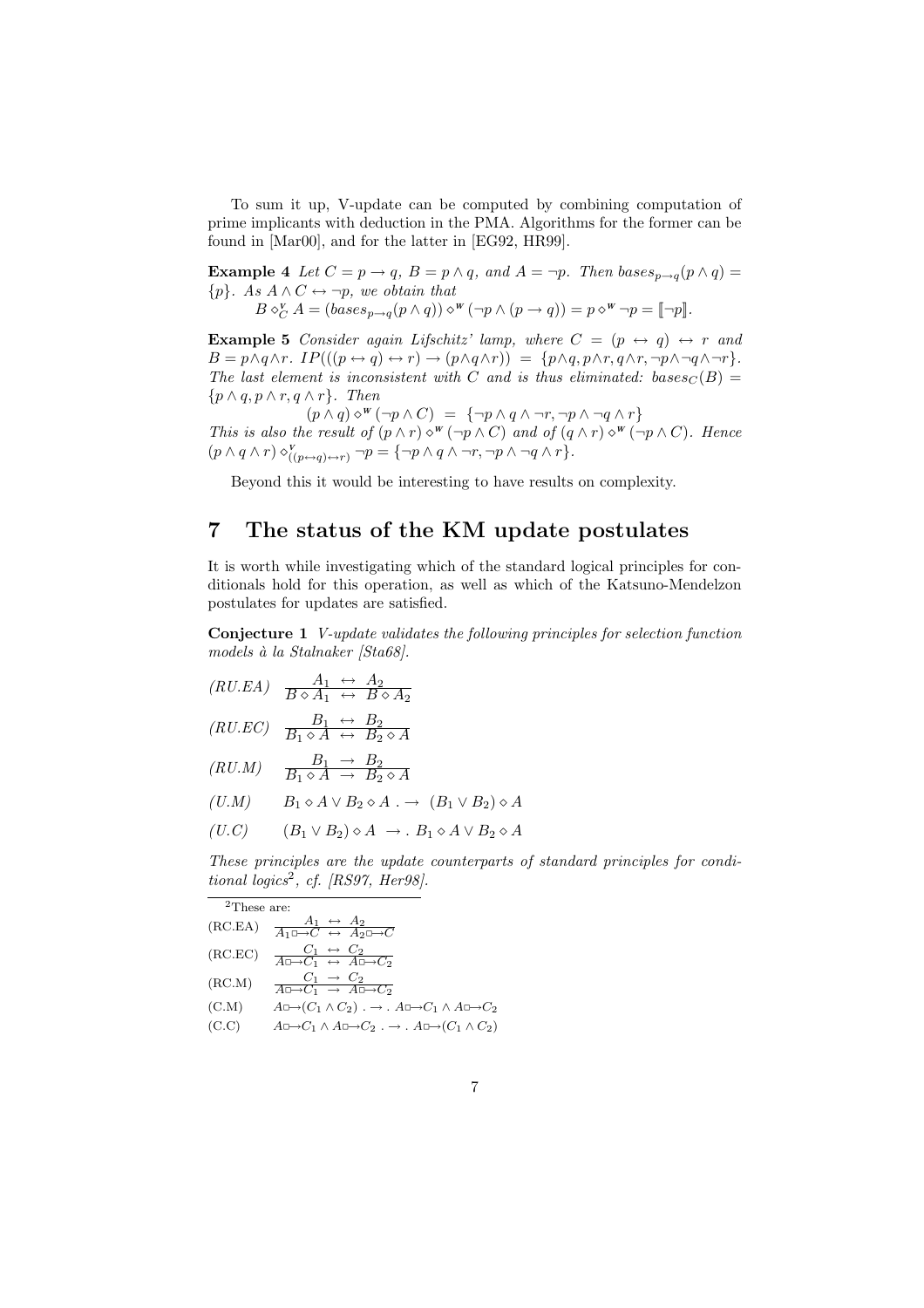Conjecture 2 V-update moreover validates the following principles for partial order models `a la Burgess [Bur81].

$$
(U.ID) \qquad B \diamond A \ \rightarrow \ A
$$

$$
(U.N) \qquad \neg(\bot \diamond A)
$$

$$
(U.CA) \qquad B \diamond (A_1 \vee A_2) \rightarrow . \quad B \diamond A_1 \vee B \diamond A_2
$$

$$
(RU. CSO) \xrightarrow{B \diamond A_1 \rightarrow A_2, B \diamond A_2 \rightarrow A_1} B \diamond A_2 \rightarrow A_1
$$

Again, these are the update counterparts of standard principles for conditional logics.<sup>3</sup>

Conjecture 3 V-update validates

$$
(U.MP) \quad (B \wedge A) \rightarrow B \diamond A
$$

$$
(U.CS) \quad (B \wedge A) \diamond A \rightarrow B
$$

 $V$ -update does not validate  $CV$ , which characterizes total order models à la Lewis [Lew73]. In consequence, they do not validate the Katsuno-Mendelzon postulates for updates [KM92].

### References

- [Bur81] John P. Burgess. Quick completeness proofs for some logics of conditionals. Notre Dame J. of Formal Logic, 22:76–84, 1981.
- [CGH99] Marcos A. Castilho, Olivier Gasquet, and Andreas Herzig. Formalizing action and change in modal logic I: the frame problem. Journal of Logic and Computation, 9(5):701–735, 1999.
- [CZ04] XiaoPing Chen and Yi Zhou. Partial implication semantics for desirable propositions. In Didier Dubois, Chris Welty, and Mary-Anne Williams, editors, Proc. 9th Int. Conf. on Principles on Principles of Knowledge Representation and Reasoning(KR2004). AAAI Press, 2004.

| <sup>3</sup> These are: |                                                                                                                                     |
|-------------------------|-------------------------------------------------------------------------------------------------------------------------------------|
| (ID)                    | $A \Box \rightarrow A$                                                                                                              |
| (C.N)                   | $A \rightarrow T$                                                                                                                   |
| (CA)                    | $A_1 \Box \rightarrow C \land A_2 \Box \rightarrow C \rightarrow (A_1 \lor A_2) \Box \rightarrow C$                                 |
| (CSO)                   | $A_1 \Box \rightarrow A_2 \land A_2 \Box \rightarrow A_1 \rightarrow A_1 \Box \rightarrow C \leftrightarrow A_2 \Box \rightarrow C$ |
| (MOD <sub>0</sub> )     | $A \Box \rightarrow \bot \rightarrow (A \land A') \Box \rightarrow \bot$                                                            |
| (MOD)                   | $\neg A \Box \rightarrow A \rightarrow A' \Box \rightarrow A$                                                                       |
| (ASC)                   | $(A\Box\rightarrow A') \wedge (A\Box\rightarrow C) \rightarrow (A \wedge A') \Box\rightarrow C$                                     |
| (RT)                    | $A\Box\rightarrow A'\land (A\land A')\Box\rightarrow C\_\rightarrow A\Box\rightarrow C$                                             |
| (CUM)                   | $A\Box\rightarrow A'\rightarrow A\Box\rightarrow C\leftrightarrow (A\wedge A')\Box\rightarrow C$                                    |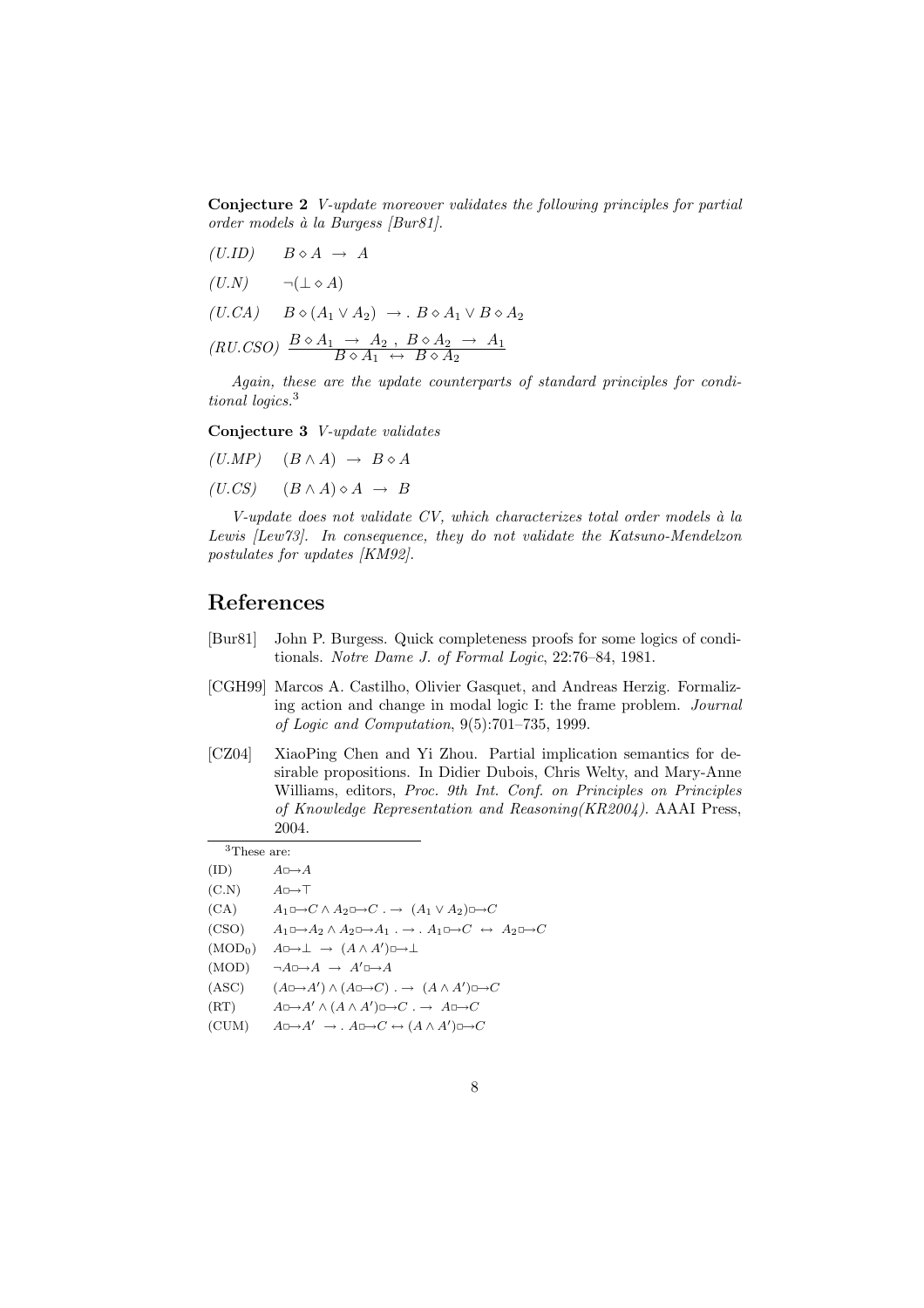- [EG92] Thomas Eiter and Georg Gottlob. On the complexity of propositional knowledge base revision, updates, and counterfactuals. Artificial Intelligence J., 57:227–270, 1992.
- [Her98] Andreas Herzig. Logics for belief base updating. In Didier Dubois, Dov Gabbay, Henri Prade, and Philippe Smets, editors, Handbook of defeasible reasoning and uncertainty management, volume 3 - Belief Change, pages 189–231. Kluwer Academic Publishers, 1998.
- [HR99] Andreas Herzig and Omar Rifi. Propositional belief base update and minimal change. Artificial Intelligence Journal, 115(1):107–138, November 1999.
- [KM91] Hirofumi Katsuno and Alberto O. Mendelzon. Propositional knowledge base revision and minimal change. Artificial Intelligence J., 52:263–294, 1991.
- [KM92] Hirofumi Katsuno and Alberto O. Mendelzon. On the difference between updating a knowledge base and revising it. In Peter Gärdenfors, editor, Belief revision, pages 183–203. Cambridge University Press, 1992. (preliminary version in Allen, J.A., Fikes, R., and Sandewall, E., eds., Principles of Knowledge Representation and Reasoning: Proc. 2nd Int. Conf., pages 387–394. Morgan Kaufmann Publishers, 1991).
- [Lew73] David Lewis. Counterfactuals. Basil Blackwell, Oxford, 1973.
- [Lif86] Vladimir Lifschitz. Frames in the space of situations. Artificial Intelligence J., 46:365–376, 1986.
- [Mar00] Pierre Marquis. Consequence finding algorithms. In S. Moral and J. Kohlas, editors, Handbook of defeasible reasoning and uncertainty management, volume 5 - Algorithms for Defeasible and Uncertain Reasoning, pages 41–145. Kluwer Academic Publishers, 2000.
- [RS97] Mark Ryan and Pierre-Yves Schobbens. Intertranslating counterfactuals and updates. J. of Logic, Language and Information, 6(2):123–146, 1997. (preliminary version in: W. Wahlster (ed.), Proc. ECAI'96.).
- [Sta68] Robert Stalnaker. A theory of conditionals. In Studies in Logical Theory, American Philosphical Quarterly (Monograph Series, No. 2), pages 98–112. Blackwell, Oxford, 1968. (reprinted in E. Sosa, ed., Causation and Conditionals. Oxford University Press, 1975; reprinted in Harper, W.L. and Stalnaker, R. and Pearce, G., eds., Ifs. Reidel, Dordrecht, 1981; reprinted in W. L. Harper and B. Skyrms, eds., Causation in decision, belief change and statistics, Vol.2. Reidel, Dordrecht, 1988, pp 105–134; reprinted in F. Jackson, ed., Conditionals. Oxford University Press, Oxford Readings in Philosophy, 1991).
- [Vel05] Frank Veltman. Making counterfactual assumptions. J. of Semantics, 2005. to appear.